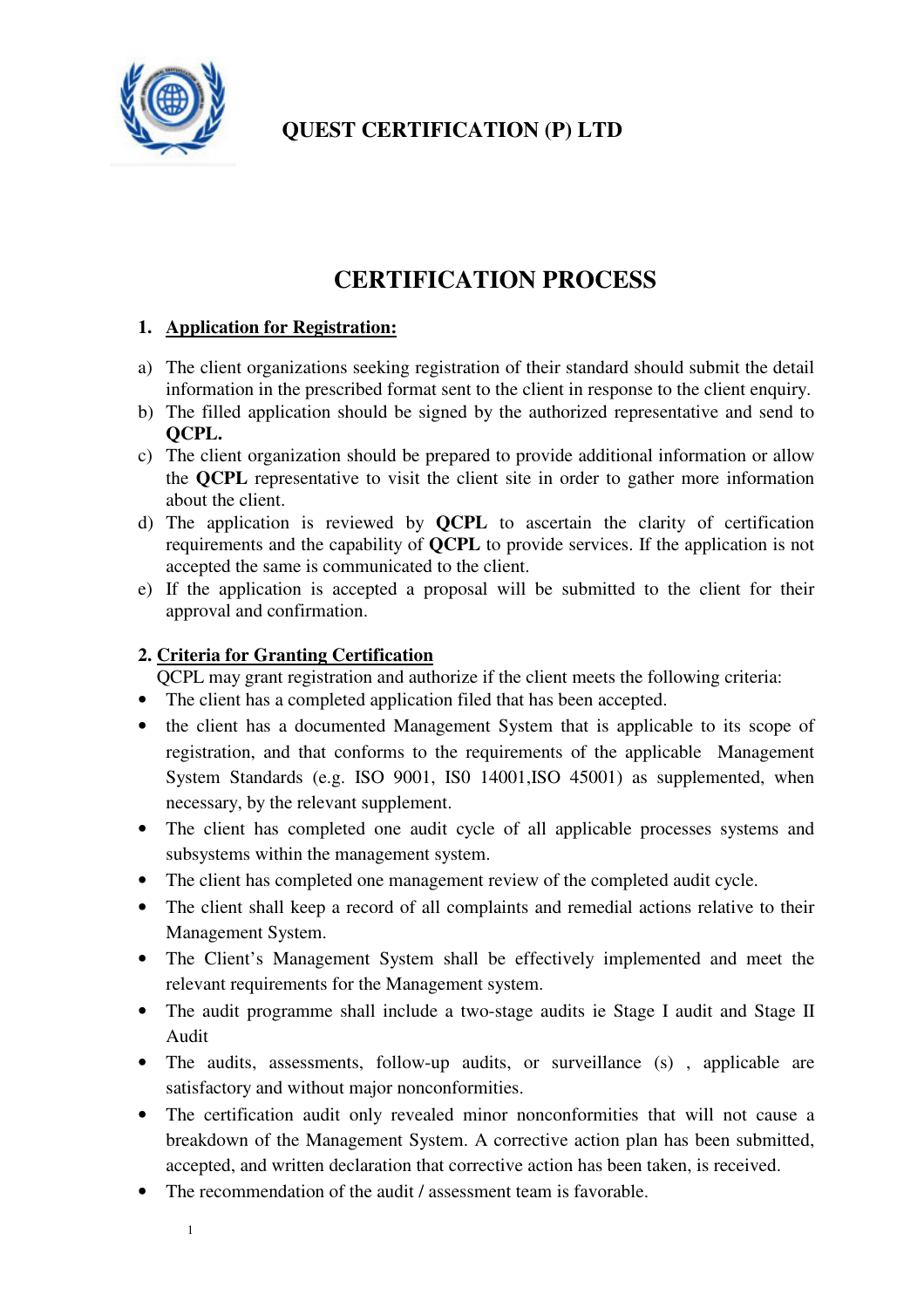

- If there is a major nonconformity, then corrective action (s) has been taken to meet all relevant requirements within the specified time limit, and **QCPL** shall confirm that corrective action (s) are satisfactory by follow up audit.
- The client has met its financial obligations to **QCPL.**

## **3. Maintaining Certification**

The certification is maintained for a period of 3 years under the following conditions:

- (a) Surveillance audits are conducted as scheduled to ensure continuance of certification and to maintain validity of the certificate.
- (b) The management system is maintained by the certified client and all nonconformances raised during surveillance are closed to the satisfaction of QCPL assessors within the time frame agreed.
- (c) The internal audit and the management reviews are conducted as scheduled and there are no issues pending.
- (d) The client shall maintain suitable records of customer complaints and keep the records of investigation and remedial actions taken with respect to such complaints for verification by the **QCPL** assessors.
- (e) All outstanding dues to **QCPL** are paid.

#### **4.Changes and Modification to Certification:**

When QCPL is informed about the changes occur in the customer's management system.

QCPL administrator provides the application for amendment to the customer to complete the form and submit it to QCPL.

After review of the application of amendment submitted by the customer, the Quality Incharge determines the necessary action.

When change is approved by the QCPL, QCPL shall retrieve the previous certificate and issue the new certificate. The changes shall be informed to the accreditation board if necessary.

If applicable the administrator shall arrange for the assessment to verify the changes in the organisation.

## **5.Short-notice audits**

It may be necessary for QCPL to conduct audits of certified clients at short notice to investigate complaints or in response to changes or as follow up on suspended clients. In such cases:

- a) QCPL will describe and make known in advance to the certified clients the conditions under which these short notice visits are to be conducted, and
- b) QCPL will exercise additional care in the assisgnement of the audit team because of the lack of opportunity for the client to object to audit team members.

## **6.Routine Surveillance:**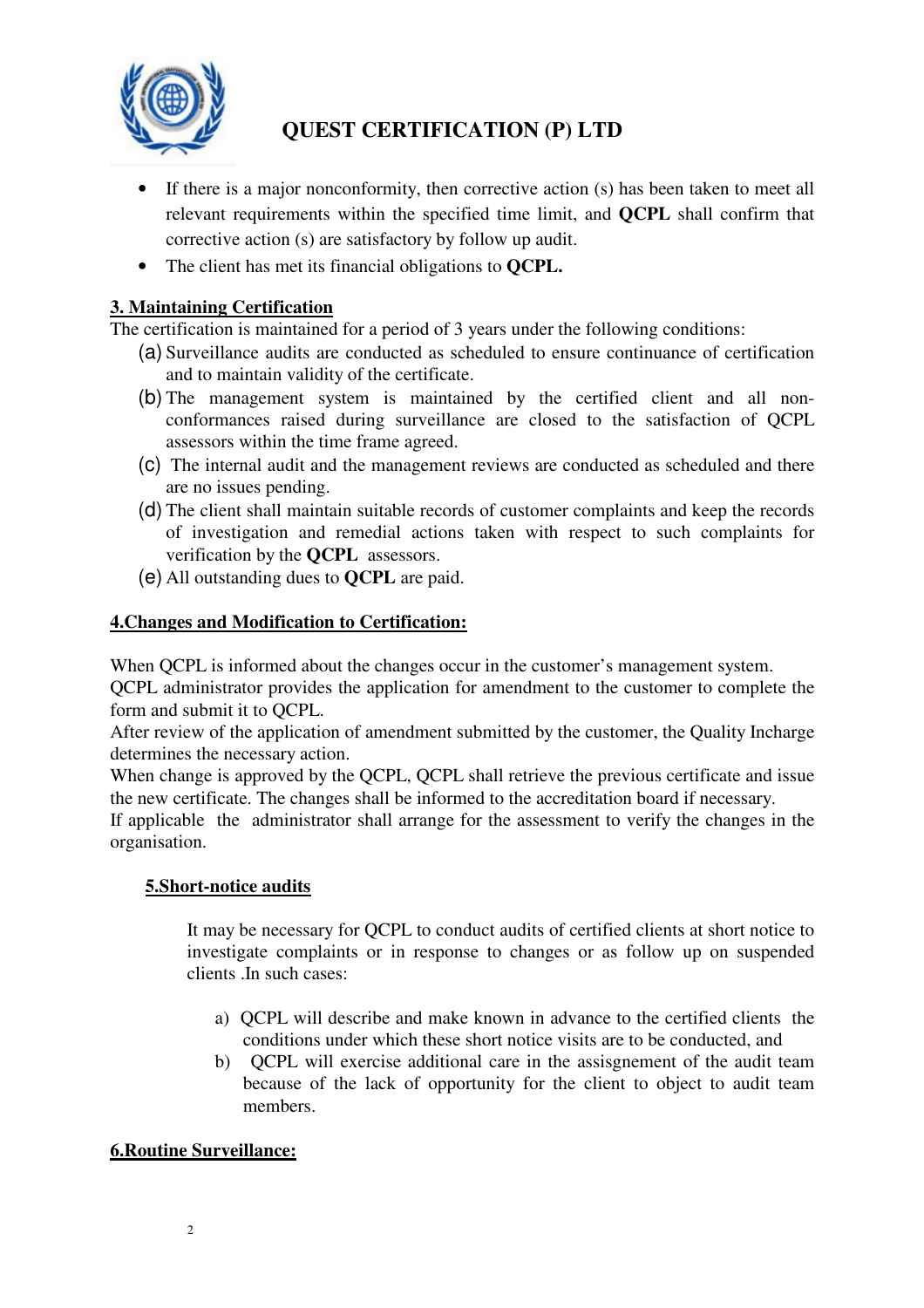

It is a contractual requirement for **QCPL** certified clients to maintain certification. The purpose of the visit is to establish that the management system continues to be managed effectively and evaluate changes and improvements.

#### **7.Special Surveillance:**

The special surveillance is in addition to the planned surveillance. The special surveillance are conducted on the following instances:

- 1) In response to major non-conformances issued during surveillance.
- 2) In order to review a number of minor non-conformances (more than 10) issued during assessment, as decided by the Lead Assessor or **QCPL**.
- 3) In order to review systems when a client requests an extension to their scope of approval. Additional man days are added to scheduled surveillance and called "Special Surveillance to changed approval"
- 4) In order to review changes to a client's managment system made in response to revisions to the applicable standards.
- 5) In order to evaluate changes to a client managment system which may affect conformance to requirements and which are done at the behest of the client.
- 6) When **QCPL** is notified of legal or regulatory non-conformances of a serious nature resulting in a significant impact

#### **8.Suspension of Certification**

The certification is suspended based on the following conditions:

- (a) Failure of the client to maintain its management system to the requirements of the standard.
- (b) Failure of the clients to observe the scheduled surveillance.
- (c) No / ineffective corrective actions in response to the non-conformances raised during surveillance or re-assessment.
- (d) Any willful misuse of logos of the certification and accreditation bodies.
- (e) Non-compliance to certification agreement.

#### **9.Withdrawal of Certification**:

- (a) Certified client voluntarily relinquishes its certification status.
- (b) The non-conformances are not addressed in spite of suspension within a period of two months.

#### **10.Reduction of Scope:**

The **QCPL** shall reduce the client's scope of certification to exclude the parts not meeting the requirements, when the client has persistently or seriously failed to meet the certification that the client discontinues its use of all advertising matter that contains any reference to a certified status.

**Note:** Upon request by any party, the **QCPL** shall correctly state the status of certification of a client's management system as being suspended, withdrawn or reduced.